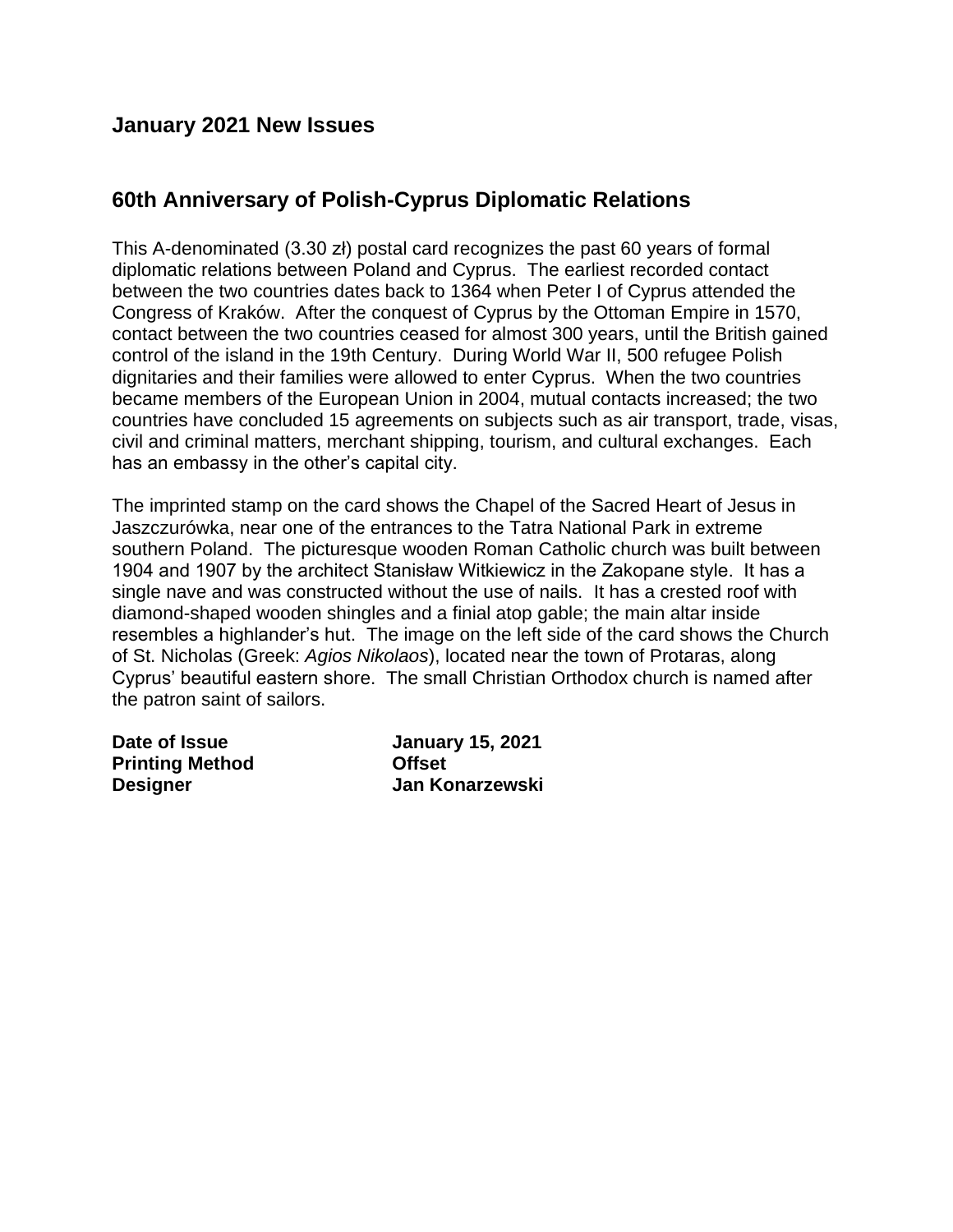

# **KK Baczyński**

Krzysztof Kamil Baczyński (1921-44), Poland's celebrated war-time poet and soldier in the Home Army (*Armia Krajowa* or *AK*), is honored on this 4.10-zł stamp. In his writing and wartime activities, he had various aliases. He debuted as a poet, composing *Accident at Work* (*Wypadek przy* Pracy) in 1938 in the magazine *Shots* (*Strzaly*), a publication of the Organization of Socialist Youth (*Spartakus*). From 1940 on, he composed poetry and verse for left-wing underground publications, including *Flames*  (*Płomienie*) and *Road or Way* (*Droga*). In 1942, he began Polish language studies at the secret underground Warsaw University, and entered the *AK*'s *Agricola* NCO's School. In 1943, he gave up his studies and joined the *AK* battalion *Zośka*, engaging in Polish resistance activities; after the Polish Uprising, he joined the *Parasol* battalion. He was killed in action by a German sniper in Warsaw in August 1944 at the age of 23.

He is considered the greatest Polish writer of the *Columbus Generation* that aimed to deal with the shock of World War II. He did not write about the war directly, but in an apocalyptic and dreamlike manner, and often in the plural, speaking for his generation. He portrayed a war full of dreamlike and symbolic images, seeing it as a force destroying existing values and moral norms. He used extensive metaphors from fairy tales and nature; the motif of water was one of the most important. His poem *Choice* (*Wybór*) is a parable about the fates and motives of the youth of the *AK*.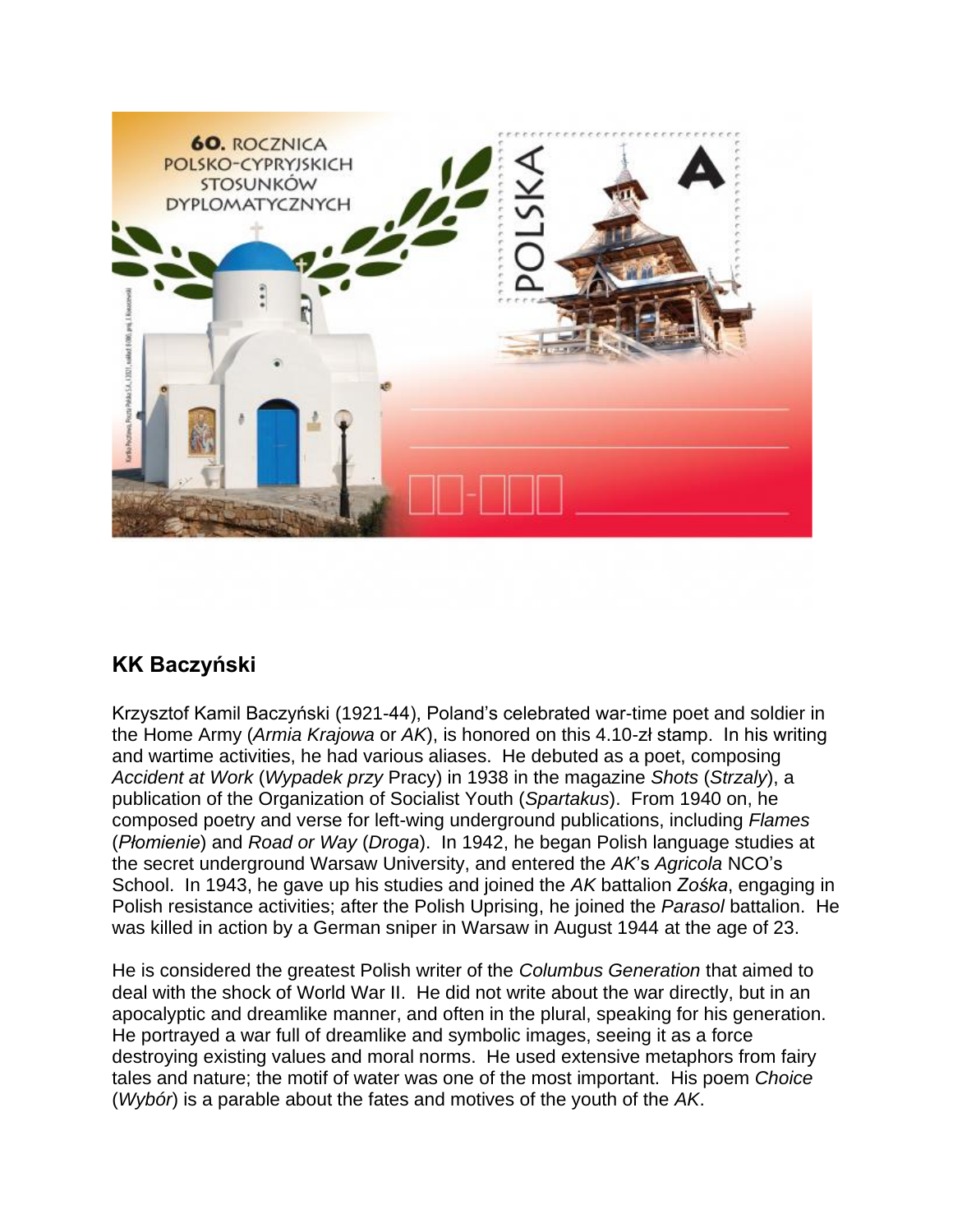In all, his preserved works include over 500 poems and about 20 short stories, some of which have been made into song. Several hundred of his drawings and graphics have also survived, including illustrations for his poems. The 1984 Polish film *The Fourth Day* (*Dzień Czwarty*) describes the last days of his life. The Polish Sejm has designated 2021 as the Year of Krzysztof Kamil Baczyński.

**Printing Method Rotogravure** 

**Date of Issue January 21, 2021 Sheet Format Single in Sheet of 100 Designer Jarosław Ochendzan**



## **50th Anniversary of the Decision to Rebuild the Royal Castle in Warsaw**

This *A*-denominated (3.30 zł) postal card recognizes the decision of the Polish Sejm to restore the ruins of the historic Royal Castle in Warsaw in 1971. The history of the Royal Castle was described for the 400th Anniversary stamp issued on May 29, 2019. Immediately after the end of World War II, in 1945 the surviving fragments of the Castle's walls, foundations, and cellars were protected, as well as the burnt walls of the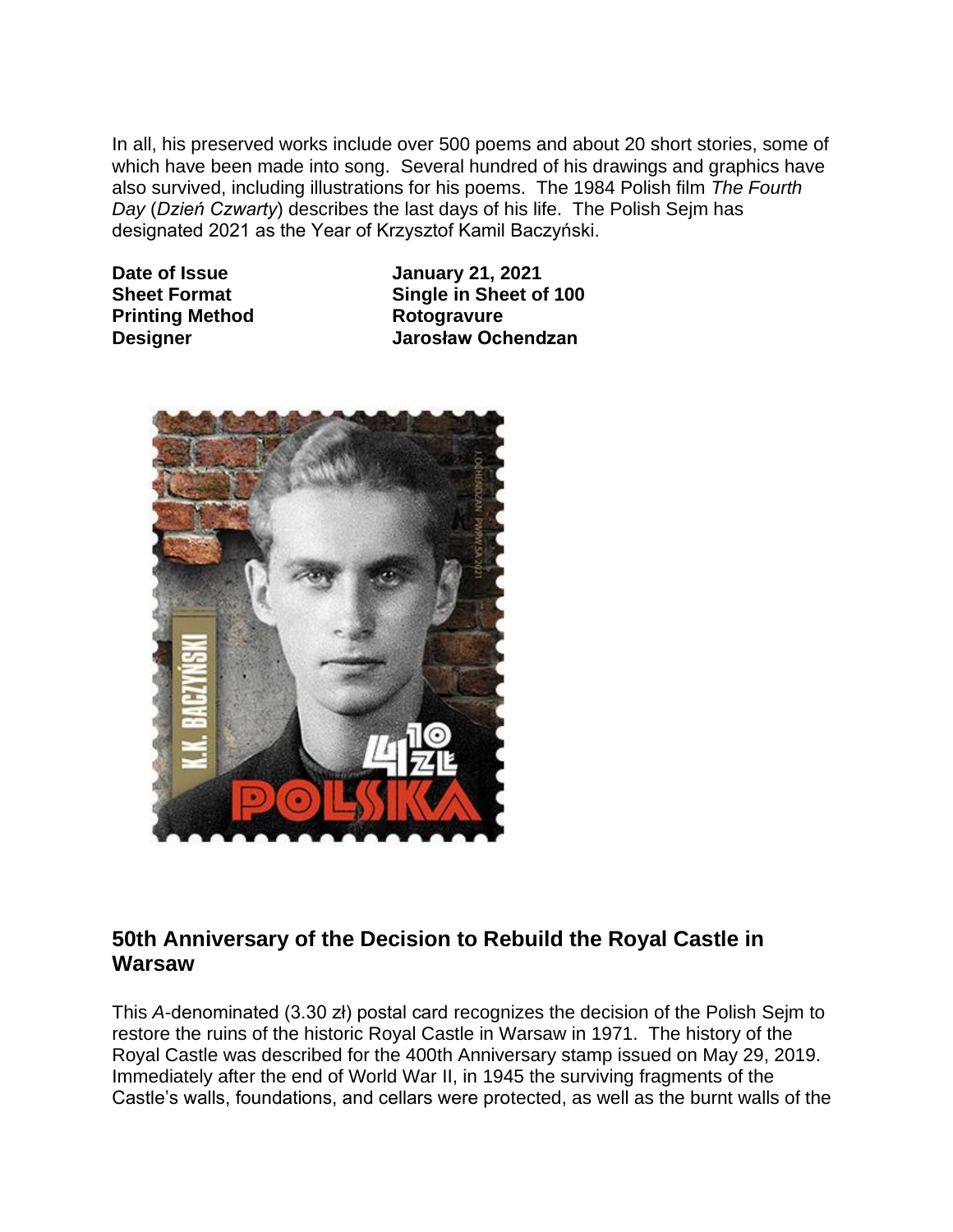adjacent Copper-Roof Palace and Royal Library Building. Later in 1949, the Sejm agreed to rebuild the Castle, and architectural blueprints were prepared for restoring the framework of the building and furnishing the historical internal rooms. However, Władysław Gomułka, the head of the Polish Communist Party from 1956 to 1970, opposed this restoration work and directed that investments in heavy industry should receive priority.

Beginning in January 1971, a final decision on restoration was made by the Sejm, and work began in September 1971 thru a Civic Committee funded from voluntary contributions from within Poland and abroad. Historical works of art were also donated for the interior of the Royal Castle from throughout the world. In January 1974, the first step of reconstruction was completed; and by 1977, the first interiors were ready. In August 1984, the Royal Castle was officially opened to the public.

The Castle's main façade is brick, extending over 300 feet long, facing Castle Square. At the center of the façade is Sigismund's Tower, a huge clock over 200 feet high that dates back to the 16th Century. The interior consists of many different rooms restored to their old splendor, including the Jagiellonian Rooms, the Houses of Parliament, and the Royal Apartments. The imprinted stamp on the card shows a restored eagle ornament on the exterior of the building. The left side of the card shows the outline of the reconstructed castle superimposed over the view of the destroyed Castle in 1949.

**Printing Method Offset**

**Date of Issue January 21, 2021 Designer Bożydar Grozdew**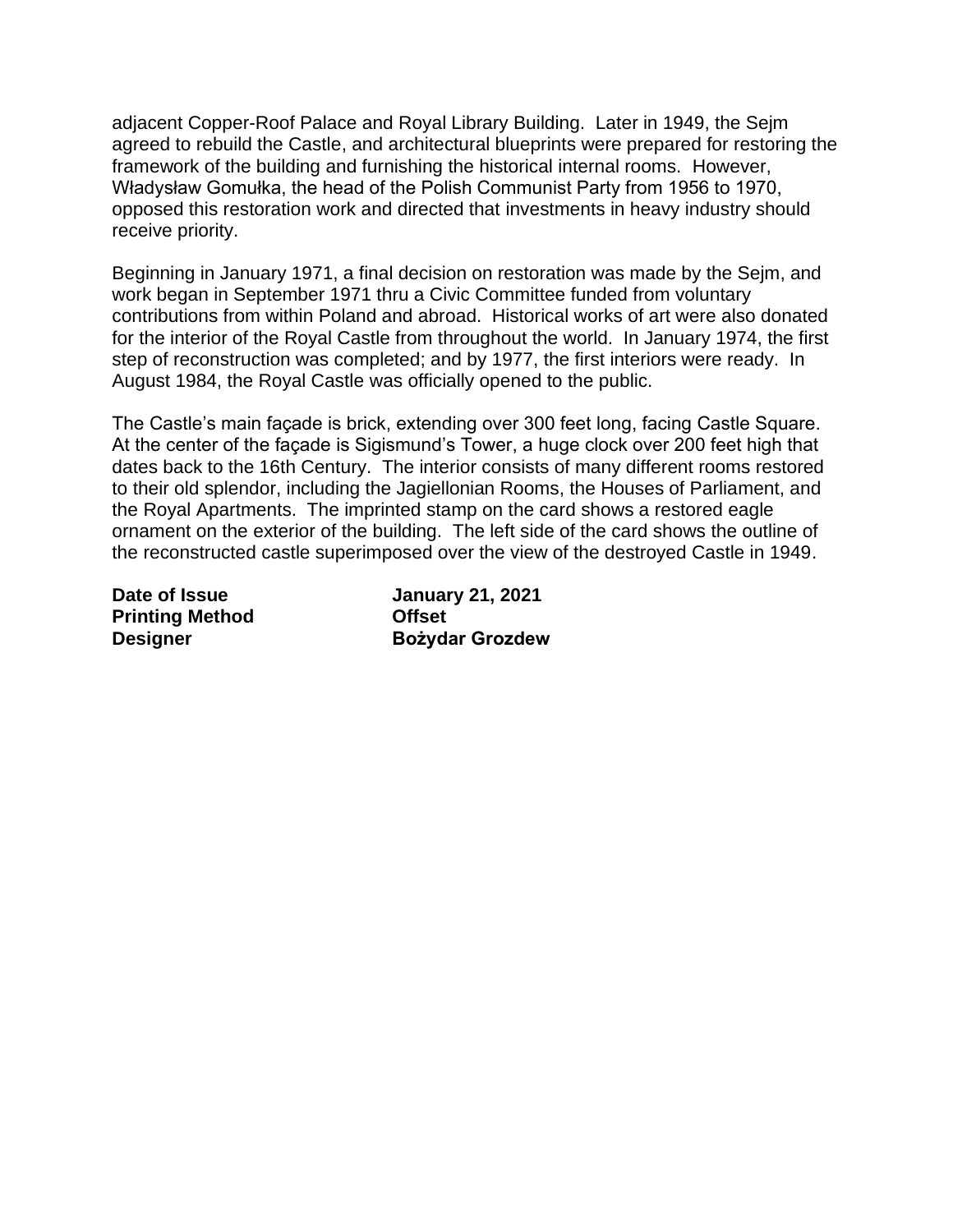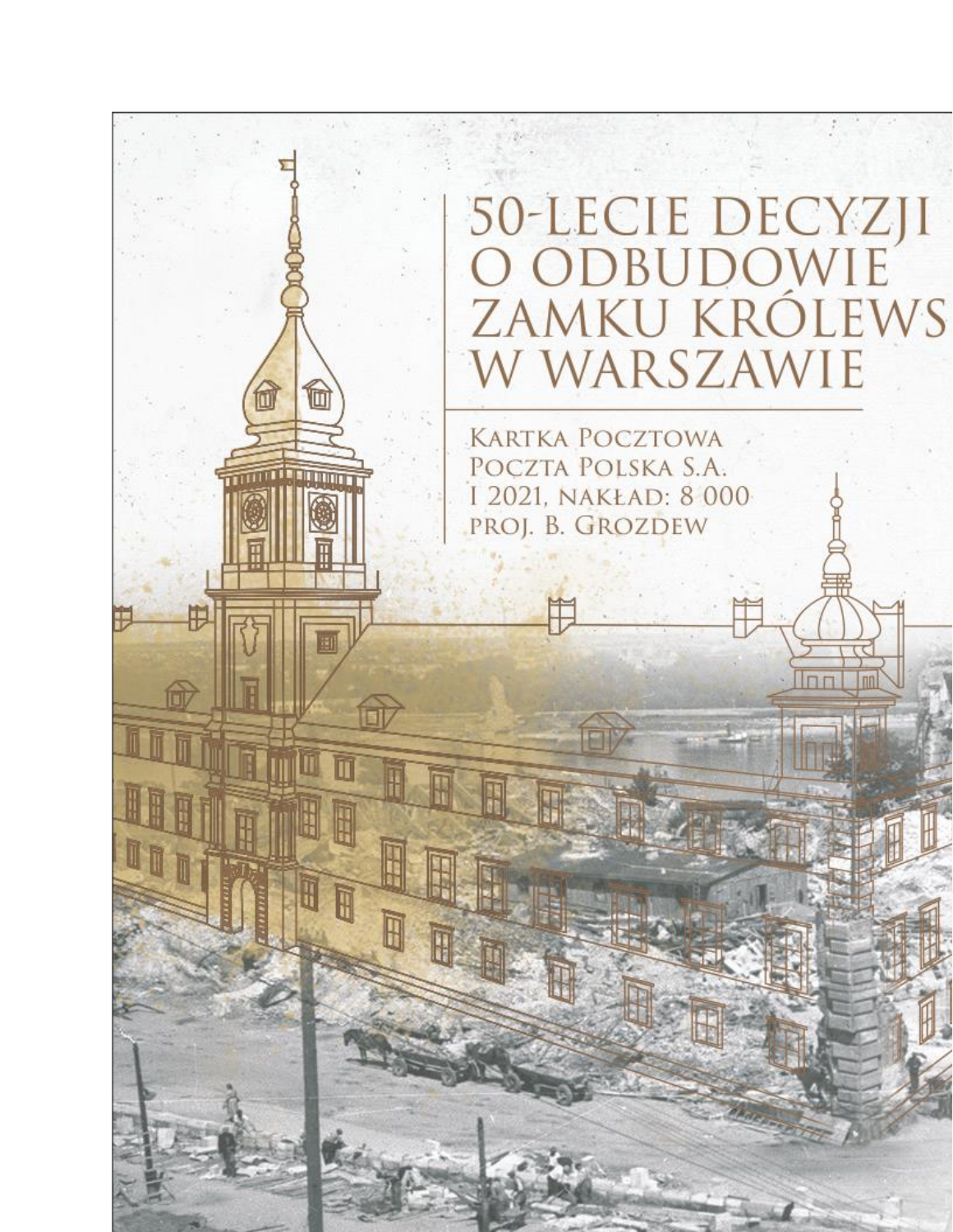### **Independence Soldiers**

This *A*-denominated (3.30 zł) postal card honors both today's Polish Army 12th Territorial (Wielkopolskie) Defense Brigade, and Stanisław Taczak and the Poles who fought in the Greater Poland (Wielkopolskie) Uprising of December 1918. The imprinted stamp on the card shows Taczak, the first interim commander-in-chief of the 1918 Uprising, together with the present-day emblem of the 12th Territorial (Wielkopolskie) Defense Brigade, a light infantry unit of the Polish Army, based in Poznań, Greater Poland Voivodeship, which consists of regular and part-time soldiers. The left side of the card shows an archival photo of the Polish troops in Poznań in 1918.

The role of Stanisław Taczak in the 1918 Uprising presents a very interesting story in Poland's history. Taczak (1874-1960) was actually a metallurgical engineer who happened to be in Poznań visiting his brother when the spontaneous Uprising broke out in the city. (See description of the stamp issued on December 27, 2018, on the Wielkopolskie Uprising.) He was persuaded by his brother and his brother's friend there, General Wojciech Korfanty (on behalf of the NRL Commissariat), to temporarily assume the position of commander-in-chief over the disorganized Polish forces. (See description of stamp issued on November 11, 2018, for Korfanty, as one of eight stamps on the 100th Anniversary of Poland Regaining Independence.) Taczak had served in World War I as an instructor in the Polish Legions, and in November 1918 had entered the Polish Army and helped organize Polish soldiers from the German Army in Warsaw. Korfanty promoted Taczak to the rank of Major and assigned him the task of quickly integrating the spontaneously emerging units in Poznań into one army. In response, Taczak created the General Staff of the Greater Poland Army, and formed nine Greater Poland Military Districts. Remarkably, in just over two weeks, he performed great organizational work in helping create a cohesive military force. In January 1919, he handed over his command to General Józef Dowbor-Muśnicki. (See description of stamp issued on November 11, 2019, for Dowbor-Muśnicki, as one of six stamps on the First Days of Independence.) Taczak later served in various different positions in the Polish Army, and in March 1924 was promoted to Brigadier General, and eventually retired in February 1930.

| Date of Issue          | <b>January 26, 2021</b> |
|------------------------|-------------------------|
| <b>Printing Method</b> | <b>Offset</b>           |
| <b>Designer</b>        | Jarosław Ochendzan      |